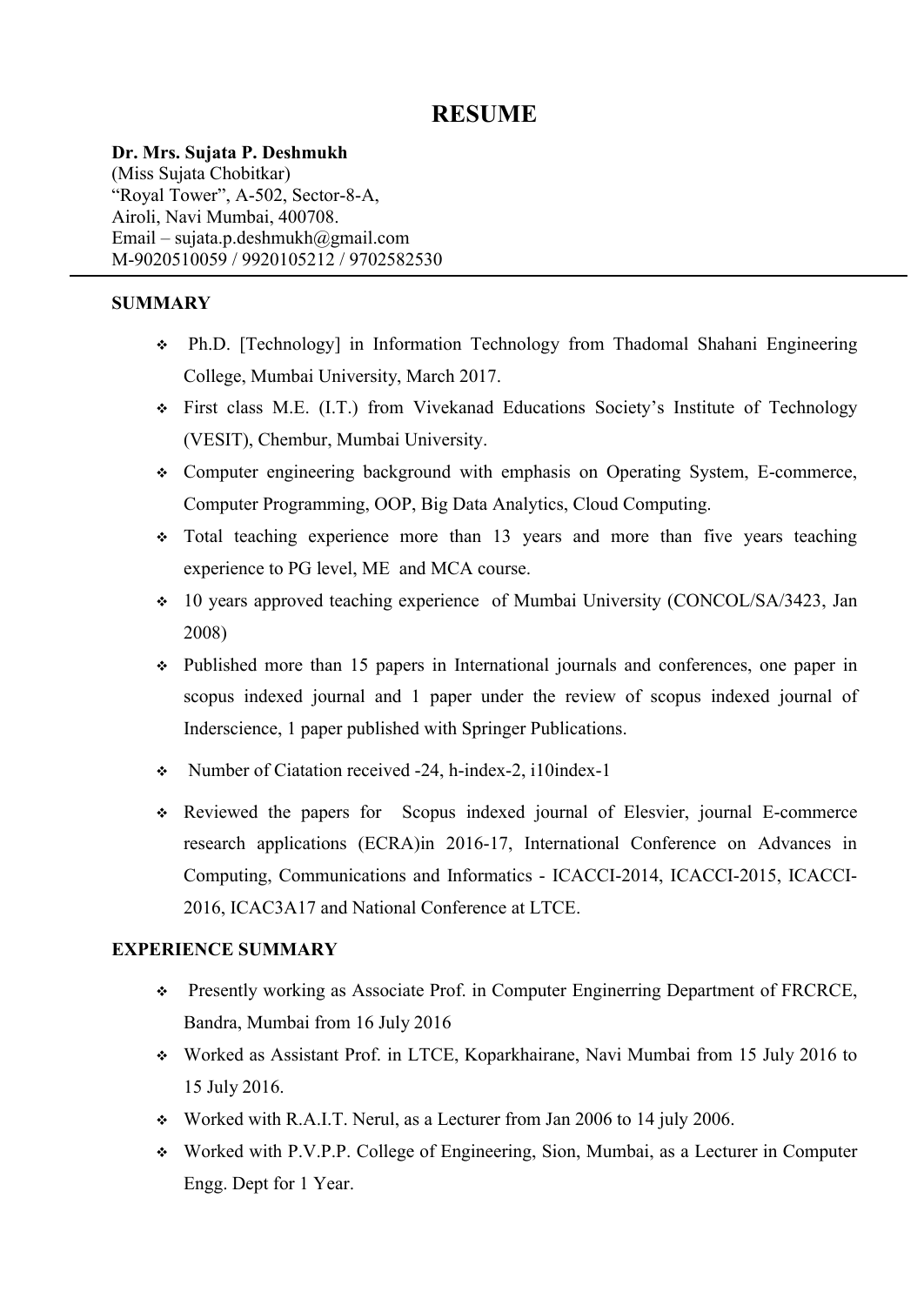#### **Papers Published**

- 1. Sujata Deshmukh, Bhushan Patil, Prashant Deshmukh, G. T. Thampi, "Exploring the factors to make E-Commerce and M-Commerce ubiquitous and pervasive to improve national productivity of India", **Scopus indexed Journal of Productivity and Quality Management-IJPQM, Inderscience Publication**, In press, DOI: 10.1504/IJPQM.2019.10019964
- 2. Christi Pereira , Sujata Dekhmukh, "Virtual walk-through of stitched image using cylindrical projection", paper published for the **IEEE International Conference on Recent Innovations in Electrical, Electronics & Communication Engineering - (ICRIEECE)**, July 27<sup>th</sup>- 28<sup>th</sup>, 2018
- 3. Christi Pereira , Sujata Dekhmukh, "An Improved Virtual Walkthrough from a 2D Stitched Image", **International Journal of Recent Trends in Engineering & Research, vol. 3, Issue 9, sept. 2017, pg 1-5, DOI: 10.23883/IJRTER.2017.3422.QGI2I,** 2017.
- 4. Tushar Meshram, Sujata Deshmukh, "Study of techniques for locating public transports using vehicle tracking systems ", **International Journal of Latest Trends in Engineering and Technology, Index Copernicus**, ICV – 77.02/100, Index Copernicus, ICV – 7.39/10, Volume 7 Issue 1 – May 16, Pages : 567-572, DOI : http://dx.doi.org/10.21172/1.71.082
- 5. Sujata Deshmukh, G.T. Thampi, "Public Policies to Facilitate Higher Penetration of E-Commerce and M-Commerce in India for Higher Productivity", **Journal of Productivity**, NPC, Jan-Mar2016, Vol. 56 Issue 4, p332-337, **citations received 1**.
- 6. Sujata Deshmukh, G.T. Thampi, "Interpretive Structural Modeling to Improve National Productivity using E-Commerce and M-Commerce based Practices in Indian Context", **Advanced Science Letters,** American Scientific Publishers **,** Volume 20, Numbers 10-12, October 2014, pp. 1766-1777(12), Impact Factor: 1.253, **Scopus indexed,**  https://doi.org/10.1166/asl.2014.5635, **citations received 1**.
- 7. Sujata Deshmukh, G.T. Thampi, "Transformative Effect of E-Commerce and M-Commerce on National Productivity in India", **International Journal of Applied Engineering Research and Development,** ISSN(Online): 2250-1584, ISSN(Print): 2278-9383, Impact Factor(JCC):1.6842, IC value:3.0, Apr. 2014. **citations received 1**.
- 8. Sujata P Deshmukh, Archana M Naware, "Mobile Money: M-payment System for India", **International Journal of Computer Science & Information Technologies,** Volume 5, Issue 2, pg 2672-2676, 2014, E-ISSN: 0975–9646, **citations received 2**.
- 9. Sujata Deshmukh, G.T. Thampi, "Transformation from E-commerce to M-commerce in Indian Context",**IJCSI International Journal of Computer Science Issues,** Vol. 10, Issue 4, No 2, July 2013, **with impact factor 0.242, citations received 19**.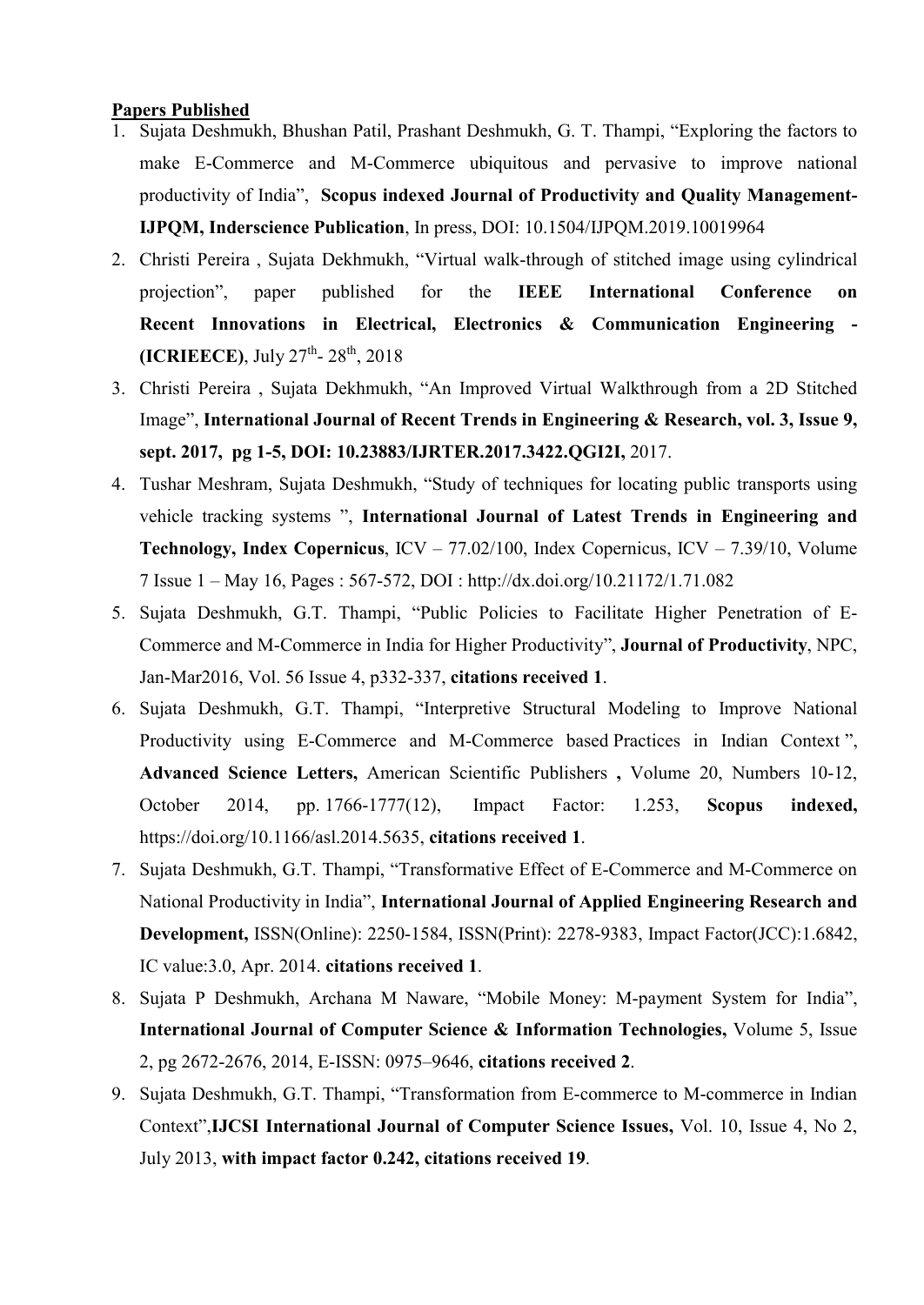- 10. Sujata Deshmukh, Archana Naware, "M-commerce security issues" **International Conference on System Modeling & Advancement in Research Trends (SMART)** organized at TMU, Moradabad, Sept.-2013
- 11. Sujata Deshmukh, G.T. Thampi, "E-commerce and M-commerce in India" **International conference on current trends in Management, Engineering, computer application and Technology-ICCTCMECAT, 2012**, Deogiri College, Aurangabad (23-25, Mar.2012) with **ISSN : 2249 – 7455, Vol.I, Issue 6(IX).**
- 12. Sujata Deshmukh, Deepika Srivastva, "Designing SIP Security Measures for the IMS core Layer" **International conference on Electronics and communication Engineering ICECE-2011**, **Inter-science Research Network, Banglore. (1st-2nd Oct, 2011) with ISBN : 978-93- 81583-04-3**
- 13. Sujata Deshmukh, G.T. Thampi, "Mobile Commerce: Next Generation E-Commerce in India" **International conference on frontiers of Computer science ICFoCS-12** at **IISc, Bangalore**.  $(7^{th} -9^{th} \text{Aug.}, 2012)$ .
- 14. Sujata Deshmukh, G.T. Thampi, "E-commerce in India: challenges, Issues, Future", **International conference on Role of Management and Technology in shaping India as a developed Nation by 2020"** , TMU, Moradabad (29th -30, Apr 2012) with **ISBN 978-81-8456- 596-4.**
- 15. G.T. Bamnote, Jyoti Sawant, Sujata Deshmukh, "Performance issues of Real Time Kernals" , **International conference on Counters of Computing Technology- THINQUEST-10"**, Babasaheb Gawde Institute of Technology, Mumbai (13,14 Mar.-10 )
- 16. Jyoti Sawant, Sujata Deshmukh, "RTLinux- A Real time Operating System", **International Journal for Engineering Research & Industrial Applications(IJERIA),** ISSN 0974-1518, Vol.1, no.IV(2008) pp 83-98
- 17. Jyoti Sawant, Sujata Deshmukh, "Study Of The Performance Issues In RTOS " **National conference on Embedded Control, Computing, & Communication– NCECCube-2007**, International Institute of Information Technology-I<sup>2</sup>IT, Pune (Sept.19-21,2007)
- 18. Sujata Deshmuhkh, "Distributed Search For Peer To Networks" **National conference – NCICT-2007,** New Horizons in Technology, D. J. Sangavi College of Engg., Vile Prale, Mumbai.(March 1-3,2007)

#### **Reviewer and Session chair**

- 1. Reviewed the papers for International Conference on Advances in Computing, Communications and Informatics - ICACCI-2014, ICACCI-2015, ICAC317
- 2. Session chair for the conference ICAC3-17, National level paper presenataion at MPMFP.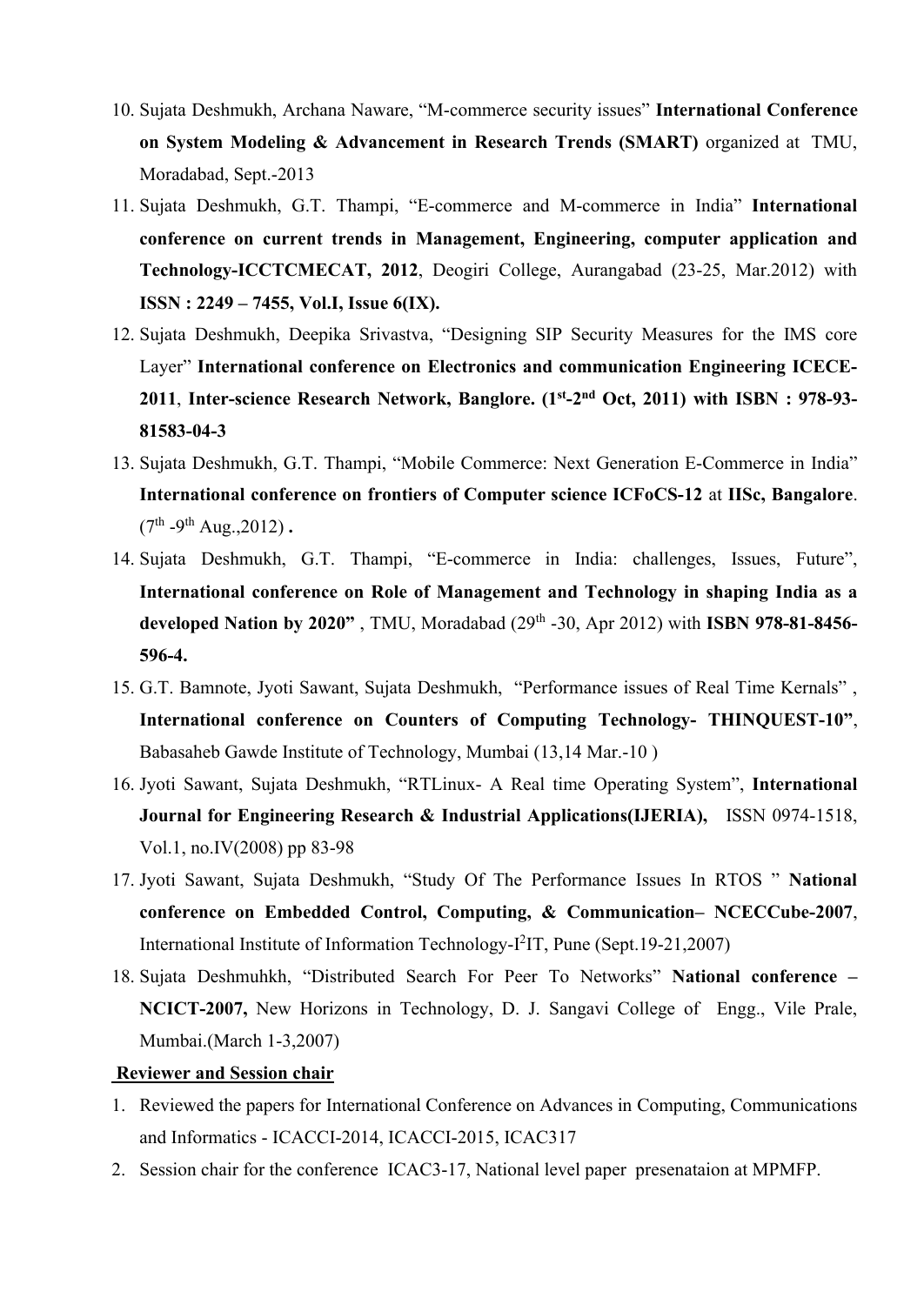3. Session chair for the conference 3rd International Conference on Advanced Trends in Engineering (ICATE-2019), April 2018

4.

**Ph.D. Topic:** "Models for making E-Commerce and M-Commerce Pervasive and Ubiquitous to improve National Productivity in India"

## **Employer's Details**

#### **1) Father Conceicao Rodrigues College of Engineering, Bandra, Mumbai**

| <b>Duration</b> | 16 July $2016 -$ till date |
|-----------------|----------------------------|
|-----------------|----------------------------|

**Designation :** Associate Professor

**Subjects Taught :** BDA, CC, Microprocessors, Distributed Database, DBMS, DWM

### **Responsibilities Handled**

- 1. NBA department coordinator, PAC member , 2019-20
- 2. NAAC coordinator for student support and progession Criteria, 2018-19, 2019-20
- 3. Program co chair for ICAC3, Dec 2019,
- 4. IPR cell Departmental coordinator from july 2016 to till date
- 5. Publicity committee member of ICAC3-17
- 6. Class teacher for TE Computer Sem 6, 2017-18
- 7. Reviewer and session chair for ICAC3-17.
- 8. Rotatract Club Incharge from july 17 to till date.
- 9. NBA-Budget committee member, Lab Incharge
- 10. Prepared Lab Manual for CC, BDA, DBMS, DWM, DDB,MP

### **2) Lokmanya Tilak College of Engineering, Koperkhairane,Navi Mumbai**

**Duration** : 15 July 2006 – 15 July 2016

**Designation :** Assistant Professor

```
Subjects Taught : CP-I, CP-II, OS, Microprocessors,CSS, E-Commerce, DC, PDC
```
**UGC Approval no : CONCOL/SA/502 of 9 Jan 2008**

## **Responsibilities Handled**

- 1. Result analysis In-charge and ME Time table in-charge from 2013 to till date
- 2. Worked as reviewer for National conference and national level project exhibition.
- 3. Departmental coordinator for technical function TECH-ZEPHYR
- 4. Time table in-charge of department from 2010-2012
- 5. Internet In-charge of College since Aug 2006 till Aug 2009
- 6. Parent Teacher meet committee member in 2007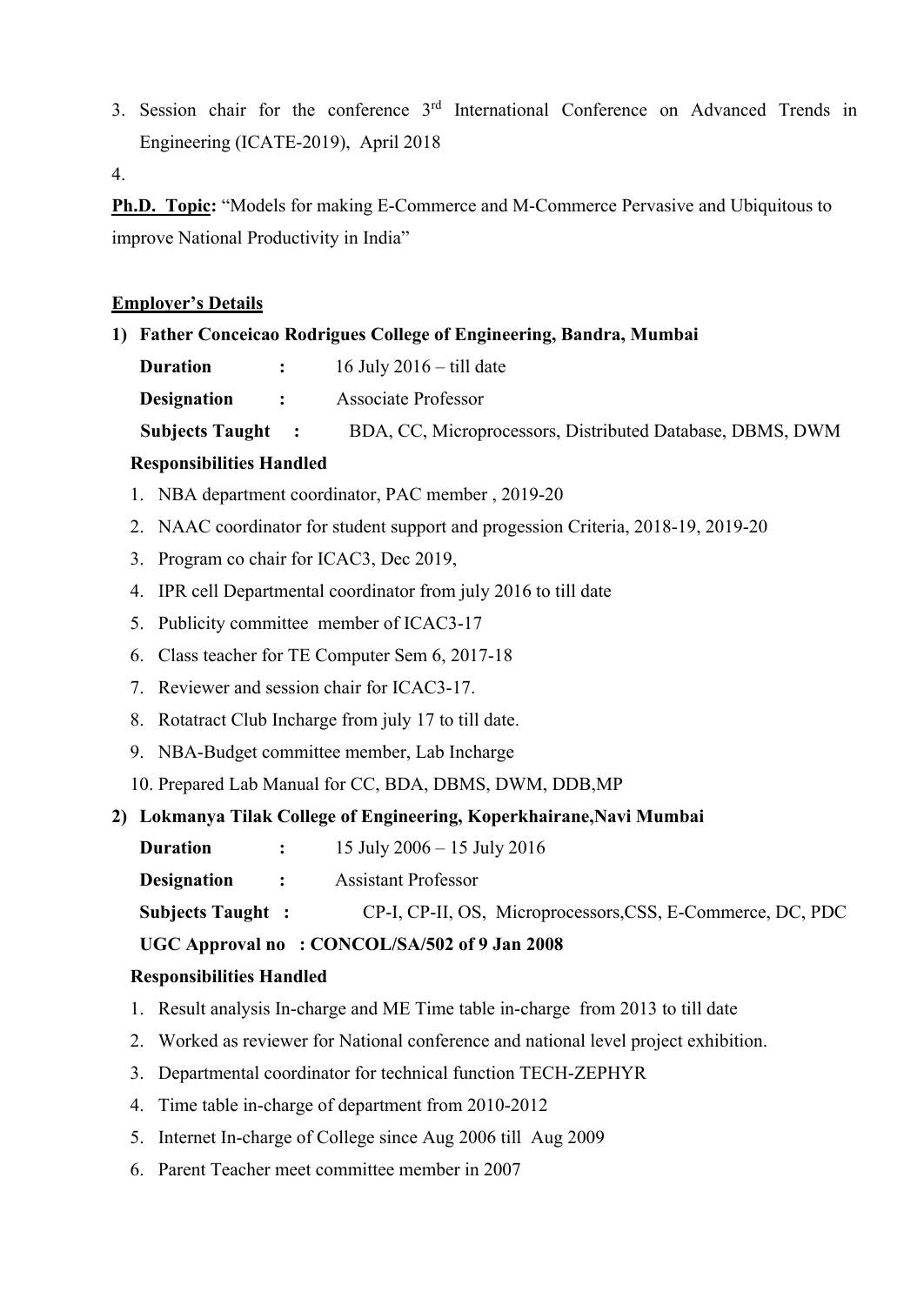- 7. Member of Detailed Project Report Committee for New College in Feb 2007
- 8. Team member of Accreditation Committee
- 9. Result Analysis In-charge for academic Year 2006-07
- 10. Prepared Lab Manual for Microprocessors And Operating System with Unix
- 11. Lab setup-Installation of JAVA on Linux

## **3) Ramrao Adik Institute of Technology, Nerul, Navi Mumbai**

| <b>Duration</b>                                                                | $\mathbf{L}$ | Jan $2006 - 15$ Jun $2006$                                                  |
|--------------------------------------------------------------------------------|--------------|-----------------------------------------------------------------------------|
| <b>Designation</b>                                                             |              | Lecturer                                                                    |
|                                                                                |              | <b>Subjects Taught :</b> Computer Programming -II, Datawarehousing & Mining |
| <b>Responsibilities Handled:</b> Sun Solaris Lab In-charge, Internet In-charge |              |                                                                             |

### **4) S.B.M. ,Vile Parle, Mumbai**

| <b>Duration</b>    | $\ddot{\cdot}$                        | Jun 2005 - Jan 2006                                                          |         |
|--------------------|---------------------------------------|------------------------------------------------------------------------------|---------|
| <b>Designation</b> |                                       | <b>System Analyst</b>                                                        |         |
|                    | <b>Project Handles :</b>              | Automation and Management of Information System                              |         |
|                    | <b>Team members</b><br>$\ddot{\cdot}$ | $\mathbf{1}$                                                                 |         |
| <b>Software</b>    | $\ddot{\cdot}$                        | VB, Access, Data reports                                                     |         |
|                    | <b>Responsibilities Handled</b>       |                                                                              |         |
|                    |                                       | Database Design & software design                                            |         |
|                    |                                       | Development & Testing, Implementation                                        |         |
|                    |                                       |                                                                              |         |
|                    |                                       | 5) Nuclear Power Corporation of India Ltd., Anu-Shaktinagar, Mumbai. (NPCIL) |         |
| <b>Duration</b>    | $\ddot{\cdot}$                        | Jun 2004 - Jun 2005                                                          |         |
| <b>Designation</b> | $\ddot{\cdot}$                        | <b>System Analyst</b>                                                        |         |
|                    | <b>Project Handles :</b>              | Centralized Operating Plant Information Mining<br>(COPIMS)                   | System. |
|                    | Team members<br>$\ddot{\cdot}$        | 1                                                                            |         |
| <b>Software</b>    | $\ddot{\cdot}$                        | PHP, MYSQL, BASH under Linux.                                                |         |
| 6                  |                                       | Padamshri Vasantdada Patil College of Engineering, Sion, Mumbai              |         |
|                    |                                       | $\mathbf{D}$                                                                 |         |

| Duration                 |                      | Aug $1999 - J$ une $2000$                        |
|--------------------------|----------------------|--------------------------------------------------|
| <b>Designation</b>       | $\ddot{\phantom{0}}$ | Lecturer                                         |
| <b>Subjects Taught :</b> |                      | Computer Programming-I, Computer Programming -II |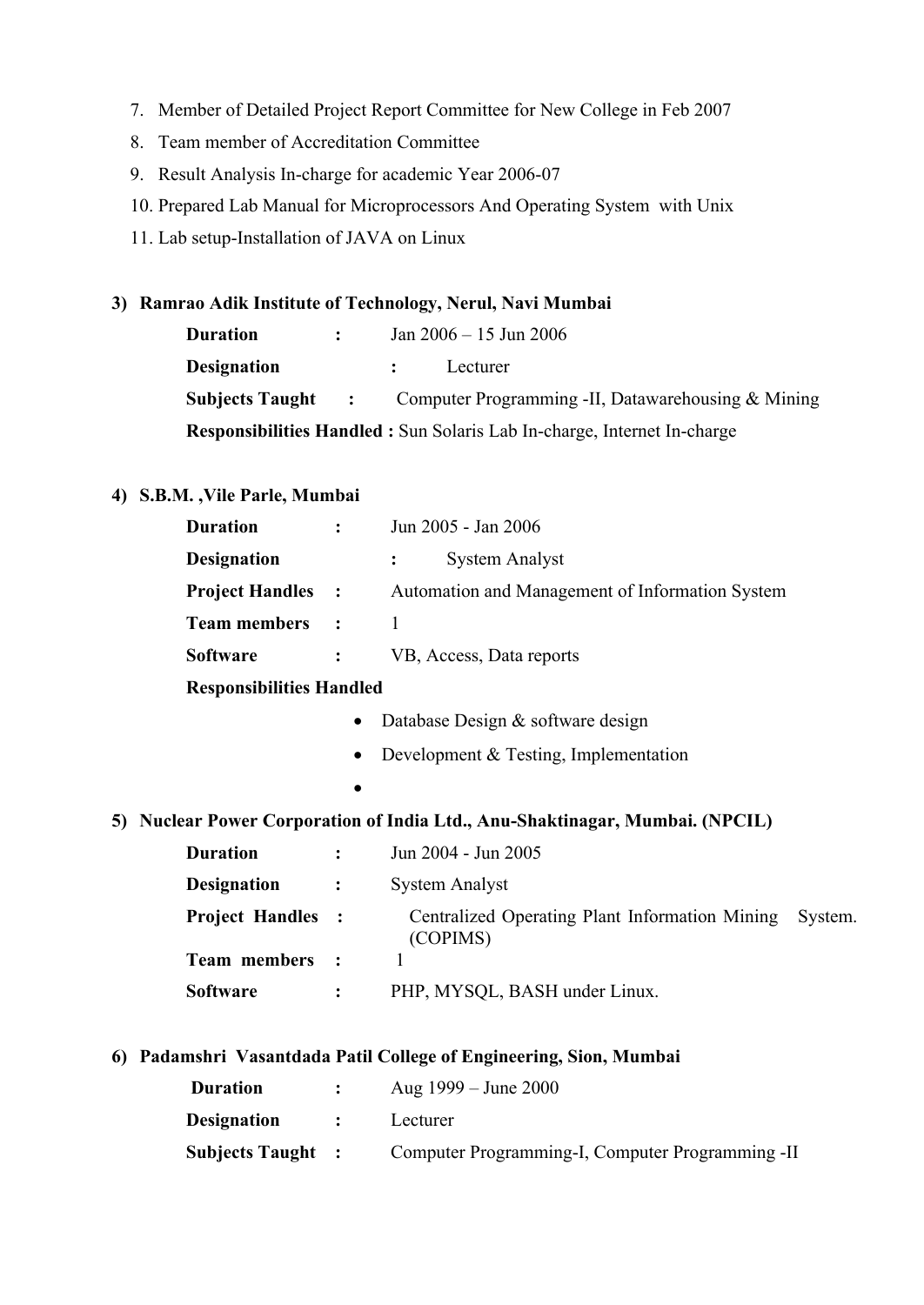#### **QUALIFICATIONS**

- 1. **Ph. D. (Technology) in Information Technology** from Thadomal Shahani Engineering College, Mumbai University, in March 2018
- **2. M.E.(Information Technology) with First Class (62%), Mumbai University,** in year 2005 from Swami Vivekanand Educational Society `s Institute of Technology, Chembur, Mumbai
- 3. **B.E. (Computer Science & Engg.) w**ith Percentage (58%) in the year 1998 from College of Engg. Badnera , Amravati University.
- 4. **H.S.C. with First Class (73%)** in the year 1992 from Janata Junior College , Shendurjana Ghat, Nagpur Board.
- 5. **S.S.C with First Class with Distinction (83%)** in the year 1990 from Janata Girl's High School , Shendurjana Ghat, Amravati Board

#### **PROJECT EXPERIENCE**

| 1) Project Title    | : Centralized Operating Plant Information Mining System.               |
|---------------------|------------------------------------------------------------------------|
|                     | (COPIMS)                                                               |
| Organization        | : Nuclear Power Corporation of India Ltd. Mumbai. (NPCIL)              |
| <b>Designation</b>  | : System Analyst.                                                      |
| <b>Team members</b> | $\colon$ 1                                                             |
| <b>Duration</b>     | : July 2004 to June 2005 (1 year).                                     |
| <b>Software</b>     | : PHP, MYSQL, BASH under Linux.                                        |
| <b>Description</b>  | : COPIMS is a data mining system which is developed for NPCIL          |
|                     | for monitoring and calculating Nuclear Power Plant (NPP) states. It is |
|                     | intra net application. The objective of designing and commissioning    |
|                     | the COPIMS is to get online access to the states of all NPP in India.  |
|                     | The goal of this project is to design and implement Plant Data Mining  |
|                     | Engine. The Plant data Mining engine runs set of SQL statements.       |
|                     | These SQL statements describe the rules which are useful to            |
|                     | determine NPP States. This Plant Data Mining Engine scans data at      |
|                     | regular interval (15 min) and makes entries in plant database. Users   |
|                     | can find out NPP States at any time by using (Dynamic) Web Based       |
|                     | User Interface. The administrator sends the change of state by SMS to  |
|                     | select a group of O&M engineers by using SMS generator system for      |
|                     | information. The results generated by this system are used for further |
|                     | decision making.                                                       |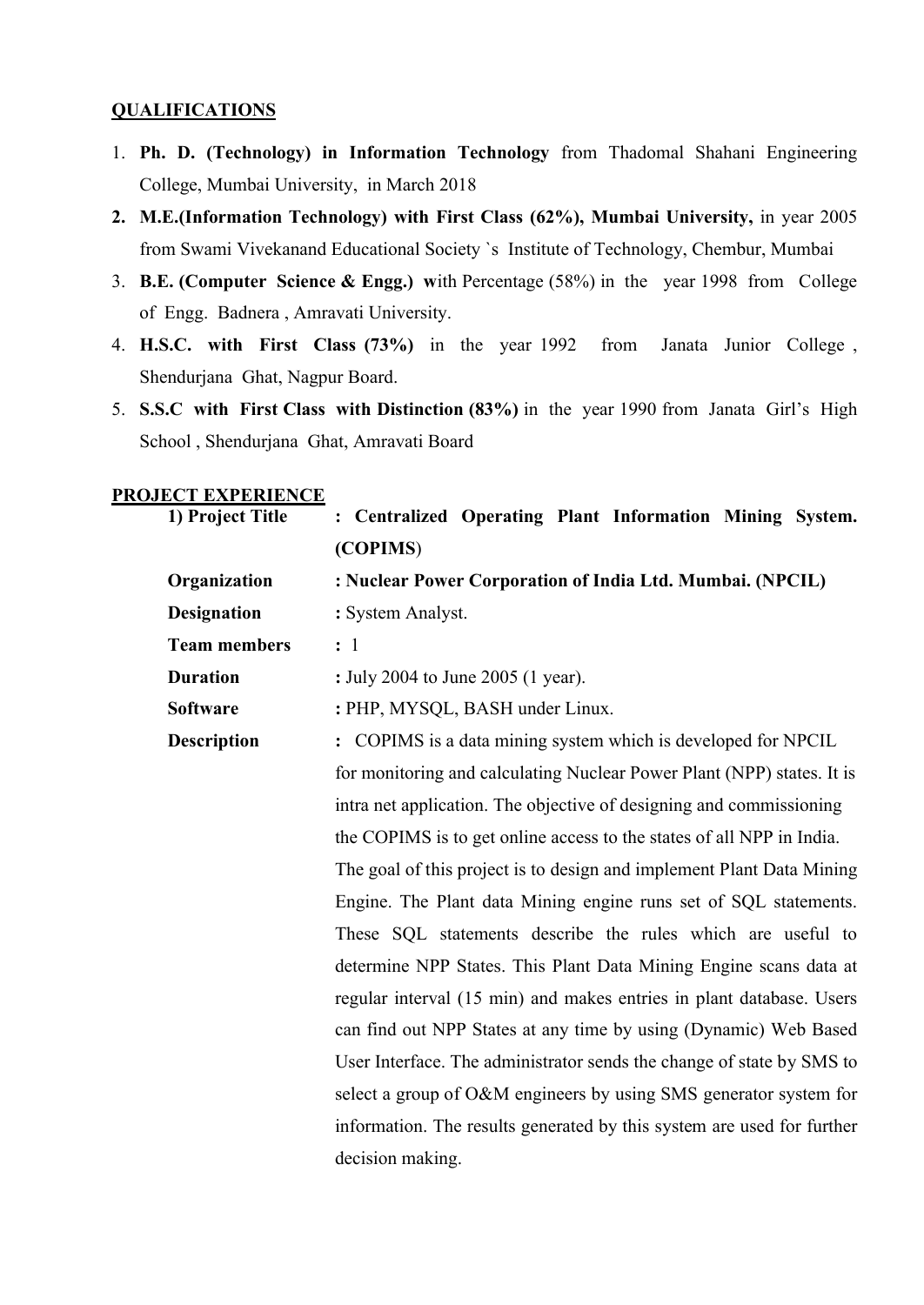| 2) Project Title    | : Executive Information System for Administration.                                                                                                            |  |  |  |
|---------------------|---------------------------------------------------------------------------------------------------------------------------------------------------------------|--|--|--|
| Organization        | : National Informatics Center (NIC), Amravati                                                                                                                 |  |  |  |
| <b>Designation</b>  | : Programmer                                                                                                                                                  |  |  |  |
| <b>Team members</b> | : 4                                                                                                                                                           |  |  |  |
| <b>Duration</b>     | $:$ Nov-1997 to march $-1998(6 \text{ months})$                                                                                                               |  |  |  |
| Software            | : UNIX, Oracle6.0, Developers 2000.                                                                                                                           |  |  |  |
| <b>Description</b>  | : Software developed to computerize the system for revenue                                                                                                    |  |  |  |
|                     | administration. System is evaluated to monitor various schemes as<br>well as to make use of available information as & when needed.                           |  |  |  |
|                     |                                                                                                                                                               |  |  |  |
|                     | In evaluation, newly designed system has given positive feedback &<br>hence it is decided to adopt computerization on this topic. Results are                 |  |  |  |
|                     |                                                                                                                                                               |  |  |  |
|                     | as follows.<br>District Collectorate is the key department for district administrative<br>revenue activity. In order to pinpoint $\&$ monitor each $\&$ every |  |  |  |
|                     |                                                                                                                                                               |  |  |  |
|                     |                                                                                                                                                               |  |  |  |
|                     | activity, it is most essential that maximum information need to be                                                                                            |  |  |  |
|                     | computerized which will ultimately provide the<br>necessary                                                                                                   |  |  |  |
|                     | information within time $\&$ that to maximum accuracy.                                                                                                        |  |  |  |

# **TECHNICAL SKILLS**

| <b>Hardware Platform</b>     | : Digital Pentium PC, Pentium Workstation, Sun Solaris  |
|------------------------------|---------------------------------------------------------|
| <b>Operating System</b>      | : Windows 95, 98, 2000, UNIX, MS DOS 6.22, Linux        |
| <b>Programming Languages</b> | : C, C++, SQL, JAVA, HTML, BASH, PHP, ALP, Python       |
| <b>Tools</b>                 | : Developers $2000$ (Forms 4.5, Reports 2.5, Graph 2.5) |
| <b>RDBMS</b>                 | : Oracle 7.3, MS-ACCESS, MYSQL, PostgreSQL              |
| <b>Front End</b>             | : VB $6.0$ , Django                                     |
| <b>Web Technology</b>        | : JSP, PHP, Anaconda, Eclips                            |

# **PERSONAL INFORMATION :**

| Date of Birth          | $\mathbb{R}$   | $31 - 07 - 75$                          |
|------------------------|----------------|-----------------------------------------|
| Languages              |                | Marathi, English, Hindi.                |
| <b>Marital Status</b>  | $\mathbb{R}^n$ | Married                                 |
| <b>Interest</b>        | $\mathbb{R}^n$ | Reading Marathi Novels, Music Listening |
| <b>Major Strengths</b> |                |                                         |

- ∑ Hard-working
- Quick decision making